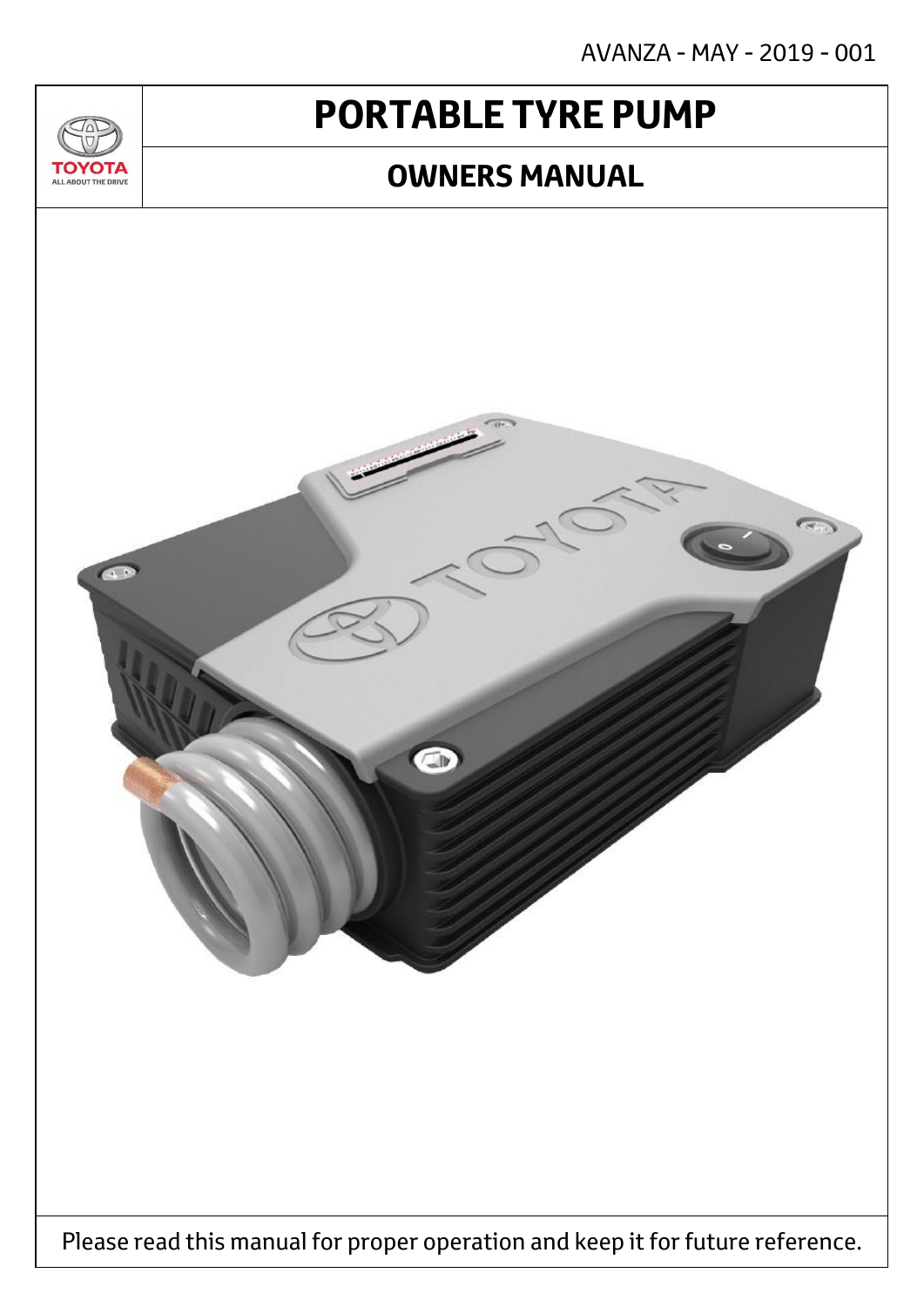AVANZA - MAY - 2019 - 001



# **TABLE OF CONTENTS**

### **PORTABLE TYRE PUMP**

| <b>Section</b> | <b>Title</b>                          | Page           |
|----------------|---------------------------------------|----------------|
| 1.0            | <b>Statements</b>                     |                |
| 1.1            | <b>Safety Instructions</b>            | 1              |
| 2.0            | <b>Getting Started</b>                |                |
| 2.1            | Product over view                     | $\overline{2}$ |
| 2.2            | <b>Features</b>                       | $\overline{2}$ |
| 3.0            | <b>Operating 12V-DC Tyre Inflator</b> |                |
| 3.1            | Description of operation              | 3              |
| 3.2            | Inflating tyres                       | 3              |
| 3.3            | Inflatables                           | $\overline{4}$ |
| 4.0            | <b>Product / Device specification</b> |                |
| 4.1            | Specification                         | 5              |

Please read this manual for proper operation and keep it for future reference.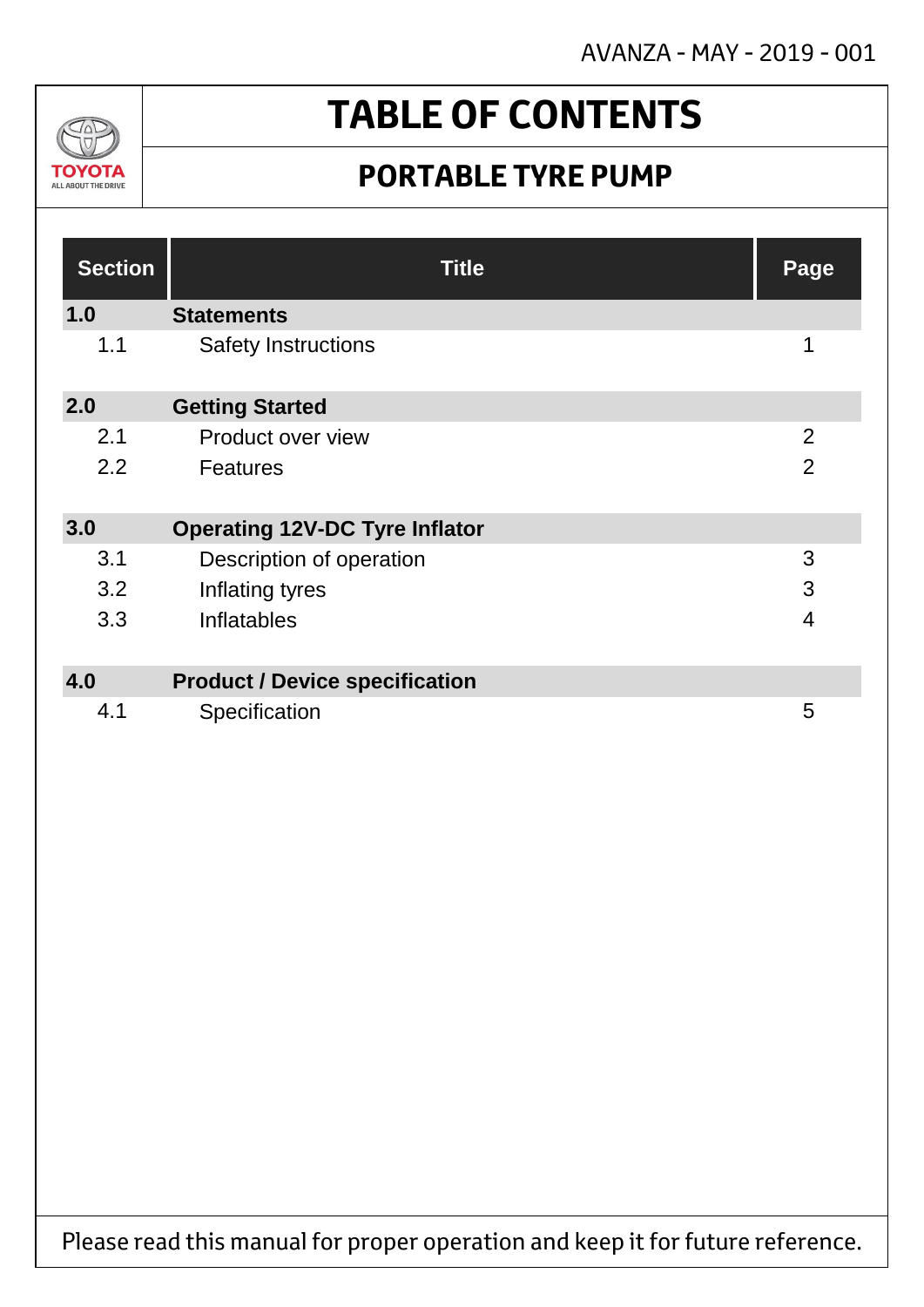# **SECTION 1.0**

### **Statements**

#### **Safety Instructions 1.1**

#### **Warning**

ALL AROUT THE DRIV

WARNING: Risk of bursting. Over inflating tyre can cause tyre to burst. Double check the rated pressure values recommended for your vehicle. (refer owner's manual)

#### **Caution**

Be careful not to over inflate. Do not leave inflator unattended while the unit is running. Avoid bursting due to over inflation.

#### **Safety measurement in the event of a breakdown**

Park the vehicle as far away as possible from flowing traffic. Switch on the hazard warning lights. Engage streeing lock and the wheels in the straight ahead position. Apply handbrake and engage gear into . All occupants should get out of the vehicle and wait outside the danger zone. Place warning triangle to alert traffic. Conform to traffic laws.

#### **Tips**

- $\Box$  It is strongly recommended that you keep the vehicle's engine running while using the inflator to prevent discharge of your vehicle's battery. Inflator performance is also enhanced when operating inflator with vehicle engine running.
- $\Box$  Do Not leave the inflator unattended when the unit is in operation
- □ Pay attention to the pressure values of inflator when inflating. Prevent pressure values exceeding the value suggested by manufacturer. (refer owner's manual)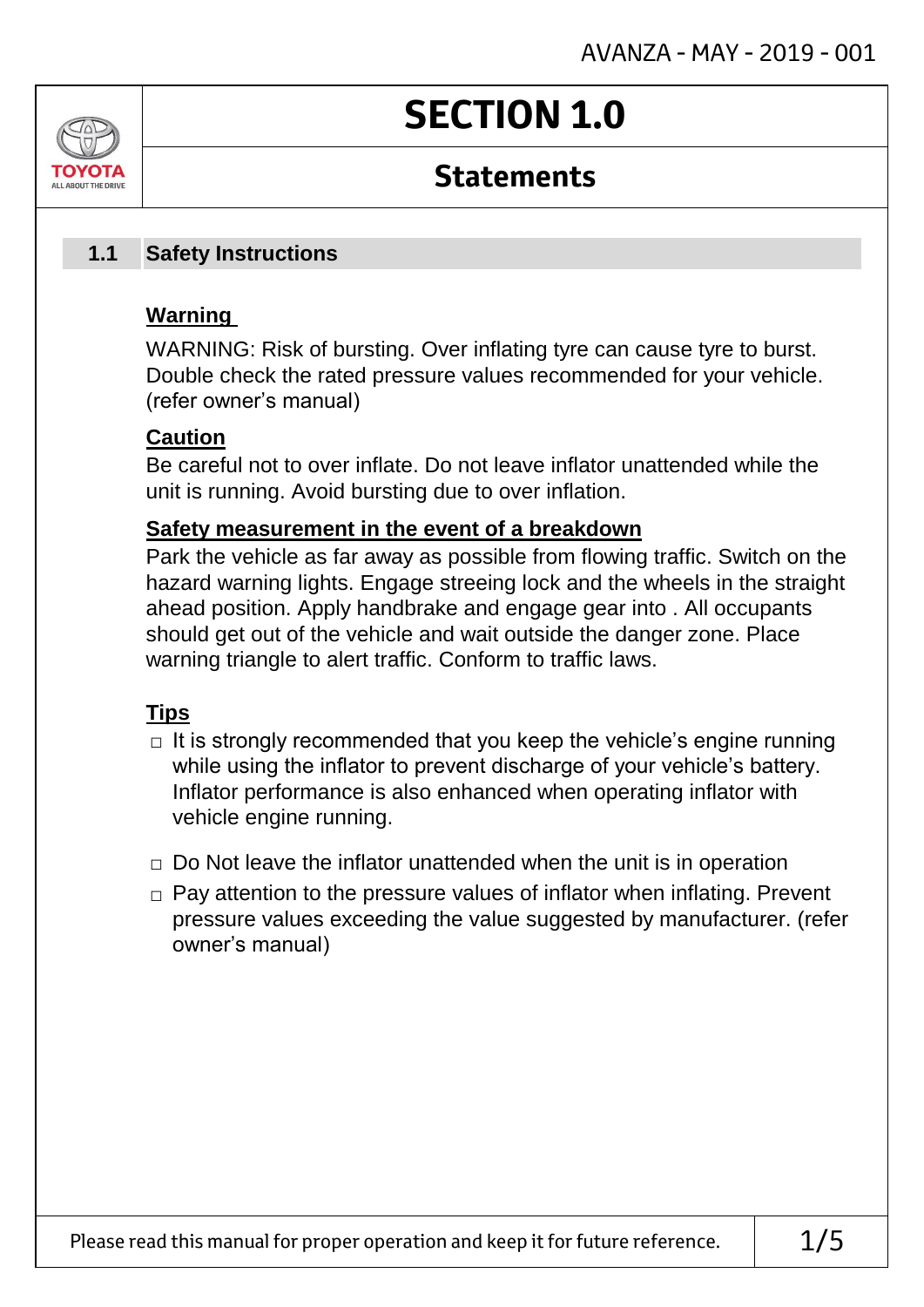# **SECTION 2.0**

### **Getting Started**

#### **Product Overview 2.1**

The 12V DC inflator comes with a cigarette lighter plug that plugs right into your vehicle's cigarette lighter socket to inflate tyres, mattresses, balls and other inflatables.

#### **Features 2.2**

Jn

TOVOIL ALL ABOUT THE DRIVE

- □ Tyre inflator, with LED backlight and easy to read pressure gauge.
- $\Box$  Highly effective work light.
- □ Perfect for filling car & bicycle tyres, athletic balls, air mattresses, rafts, etc.
- □ Compact size for easy carrying and storing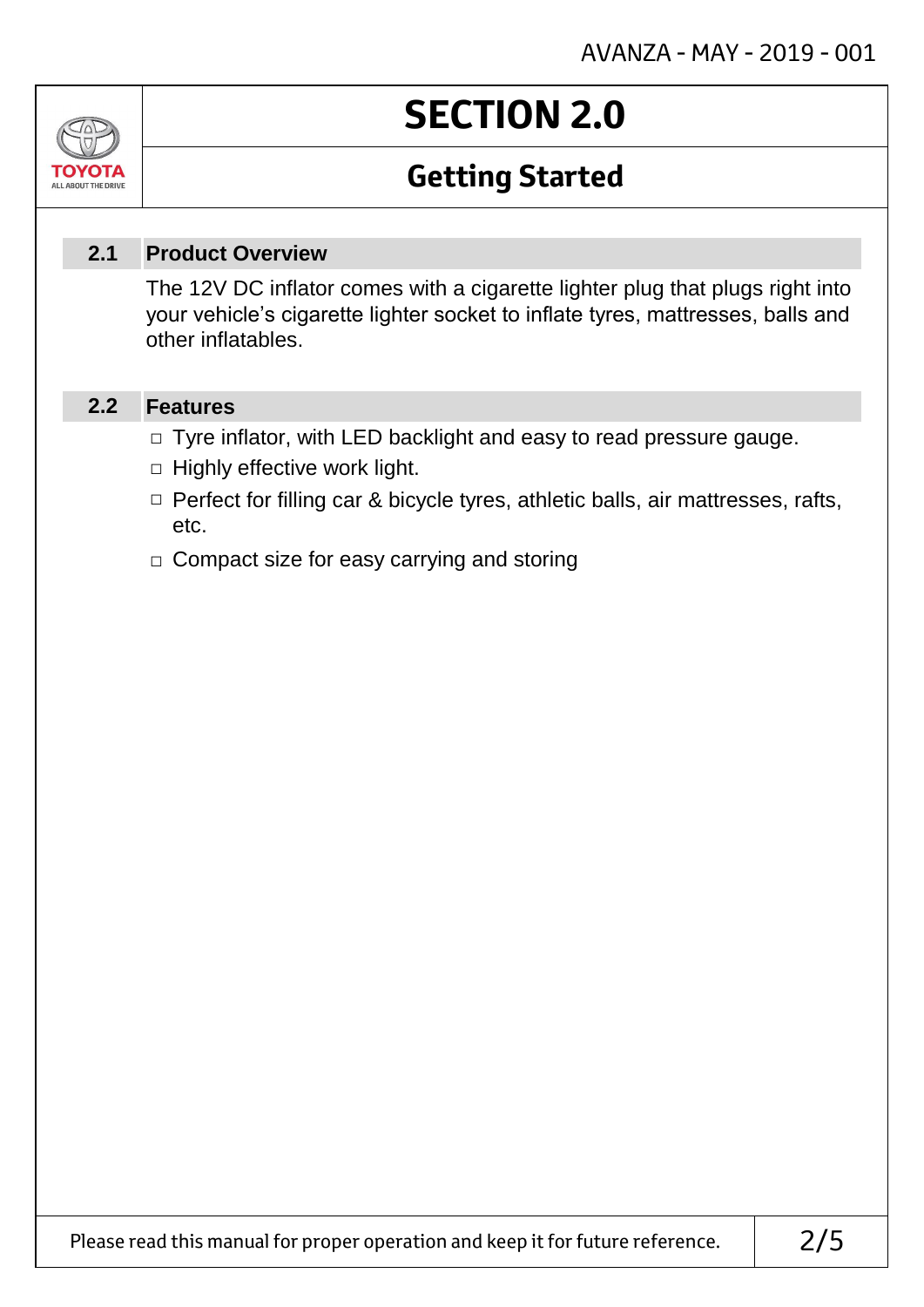# ALL AROUT THE DRIV

# **SECTION 3.0**

### **Operating Portable Tyre Pump**

#### **Discription of operation 3.1**

- $_\square$  ON/OFF switch:"ON" to start unit and "OFF" to shut off the power at the end of use.
- $\Box$  Pressure gauge: easy to read pressure values.
- $\Box$  Brass connector: used with the accessory of inflator or used to inflate standard tyre.
- $\Box$  Inflation needle: attaches to brass connector to be used to inflate sport balls.
- $\Box$  Plastic nozzle: attaches to brass connector to be used to inflate toys and air mattresses.

#### **Inflating tyres 3.2**

- 1. Attach the brass connector on the end of the air hose to the tyre valve stem. (See Fig.1)
- 2. Be sure to screw the valve stem threads tightly. (See Fig.2).
- 3. To inflate simply plug the power cord into cigarette lighter socket.
- 4. With the vehicle running, place ON/OFF switch to "ON" position and begin inflation.
- 5. When pressure gauge reaches desired pressure, place the ON/OFF switch to "OFF" position. Disconnect the power plug and remove the brass connector from the tyre valve stem.



**Fig 1. Fig 2.**

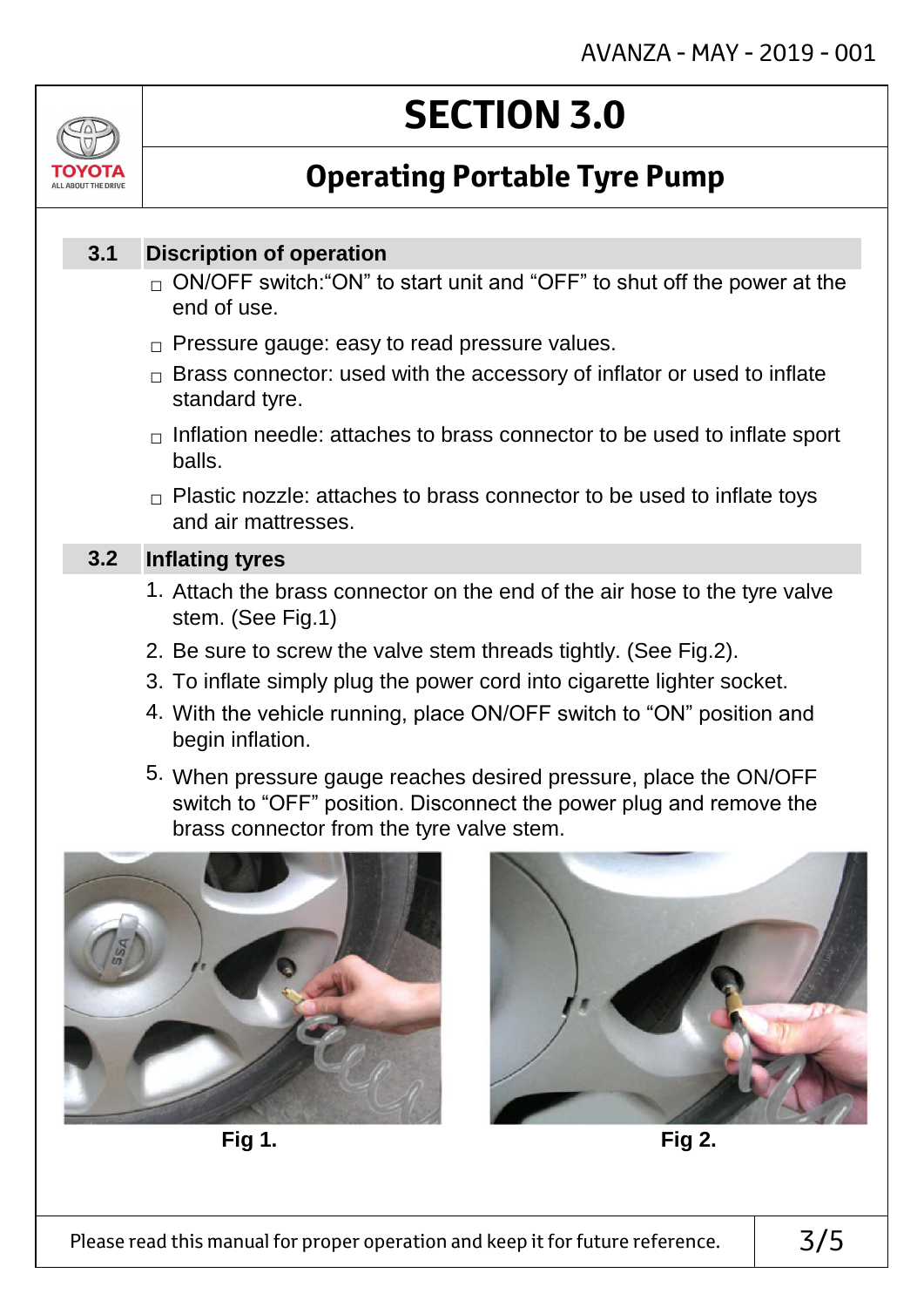

# **SECTION 3.0**

### **Operating Portable Tyre Pump**

#### **Inflatables 3.3**

#### **(Balls, Beach Toys, Air Mattresses etc.)**

- 1. Attach the appropriate needle or nozzle to the brass connector.
- 2. Insert the needle or nozzle into the item that you wish to inflate.
- 3. Plug the 12Volt power cord on the inflator into cigarette lighter socket of the vehicle.
- 4. With the vehicle running, place the ON/OFF switch to "ON" position.
- 5. When the object is completely inflated to desired firmness, place the ON/OFF switch to "OFF" position.